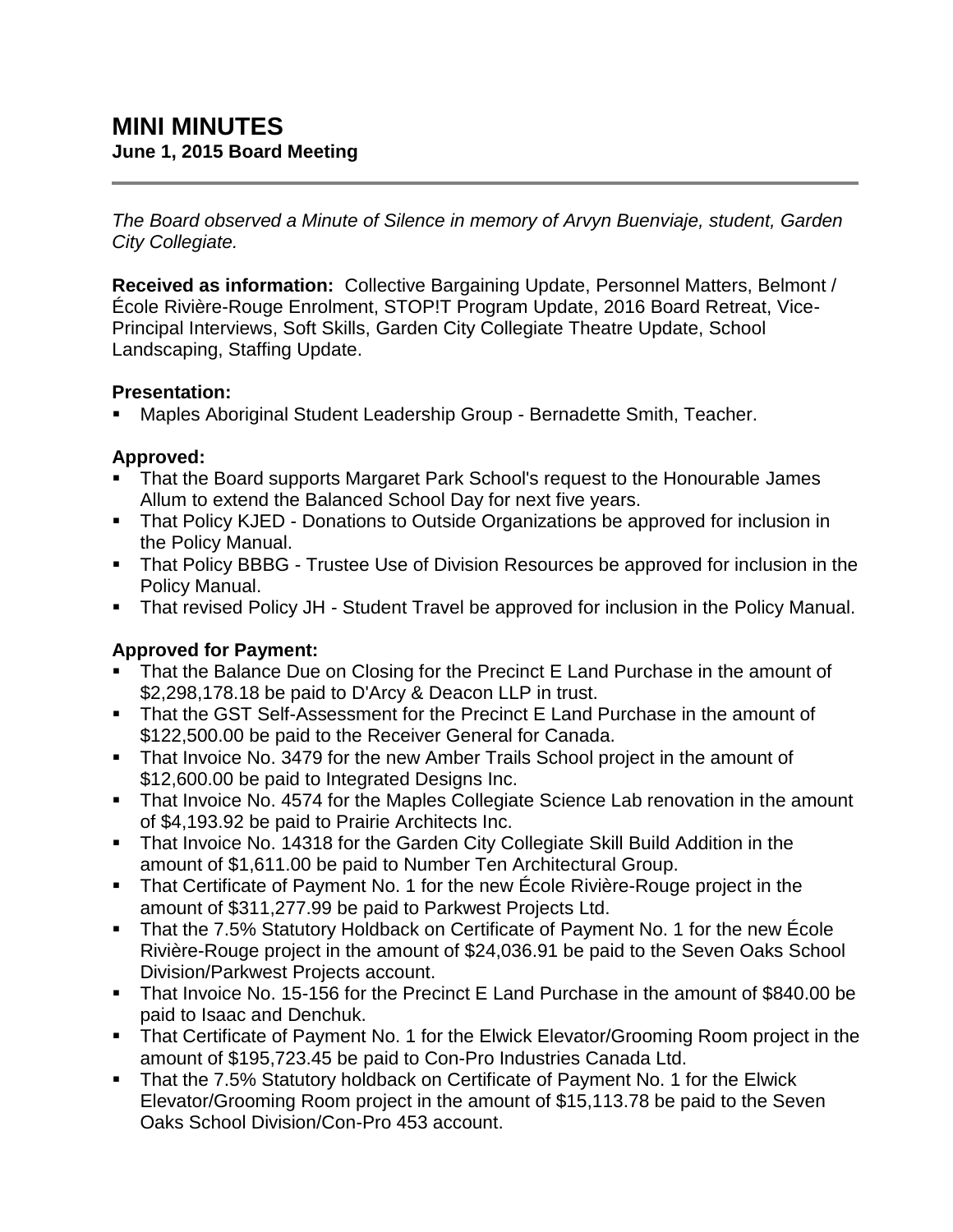- That the Board sign a lease renewal for the July 1, 2015 to June 30, 2016 term with Maples Day Care for the rental of day care space at École Constable Edward Finney School at a rental fee of \$1,802.26 per month.
- That the Board sign a lease renewal for the July 1, 2015 to June 30, 2016 term with the Educational Assistants of Seven Oaks for the rental of office space at Edmund Partridge Community School at a rental fee of \$77.42 per month.
- That the Board sign a lease renewal for the July 1, 2015 to June 30, 2016 term with Seven Oaks Teachers' Association for the rental of office space at Ben Zaidman Educational Resource Centre at a rental fee of \$118.91 per month.
- That the Board sign a lease renewal for the July 1, 2015 to June 30, 2016 term with Sugar-N-Spice Kiddie Haven Inc. for the rental of day care space at École Riverbend Community School at a rental fee of \$2,090.25 per month.
- That the Board sign a lease renewal for the July 1, 2015 to June 30, 2016 term with Sugar-N-Spice Kiddie Haven Inc. for the rental of day care space at West Kildonan Collegiate at a rental fee of \$4,316.75 per month.
- That the Board sign a lease renewal for the September 1, 2015 to June 30, 2016 term with O.K. Before and After School Child Care Centres Inc. for the rental of the minigymnasiums at A.E. Wright Community School, École Constable Finney School, Elwick Community School and O.V. Jewitt Community School at a rental fee of \$166.80 per month per site.
- That the Board sign a lease renewal for the September 1, 2015 to June 30, 2016 term with Sunny Mountain Child Care Centres (1985) Inc. - Belmont Before and After School Program for the rental of the gymnasium, music room and kindergarten room at Belmont School at a rental fee of \$166.80 per month.
- That the Board sign a lease renewal for the September 1, 2015 to June 30, 2016 term with Collicutt Before and After School Program for the rental of gymnasium space at Collicutt School at a rental fee of \$166.80 per month.
- That the Board sign a lease renewal for the September 1, 2015 to June 30, 2016 term with Seven Oaks Child Care Centre Inc. for the rental of the gymnasium, including storage facility in the gymnasium area at R.F. Morrison School at a rental fee of \$166.80 per month.
- That the Board sign a lease renewal for the September 1, 2015 to June 30, 2016 term with Kidi-Garden Day Nurseries Inc. for the rental of the gymnasium, mini-gymnasium and library at Victory School at a rental fee of \$166.80 per month.
- That the Board sign a lease renewal for the September 1, 2015 to June 30, 2016 term with YM-YWCA of Winnipeg Before and After School Program for the rental of the minigymnasium at West St. Paul School at a rental fee of \$166.80 per month.
- That the Board sign a lease renewal for the September 1, 2015 to June 30, 2016 term with Sugar-N-Spice Kiddie Haven Inc. School Age Program for the rental of the minigymnasium at École Riverbend Community School at a rental fee of \$166.80 per month.
- That the Board sign a lease renewal for the September 1, 2015 to June 30, 2015 term with Aleph Bet Child Life Enrichment Program - Margaret Park Satellite Site for the rental of day care space for the before and after school program and half-day kindergarten program at Margaret Park School at a rental fee of \$551.41 per month.
- That the Board sign a lease renewal for the September 1, 2015 to June 30, 2016 term with Aleph Bet Child Life Enrichment Program - Forest Park Satellite Site for the rental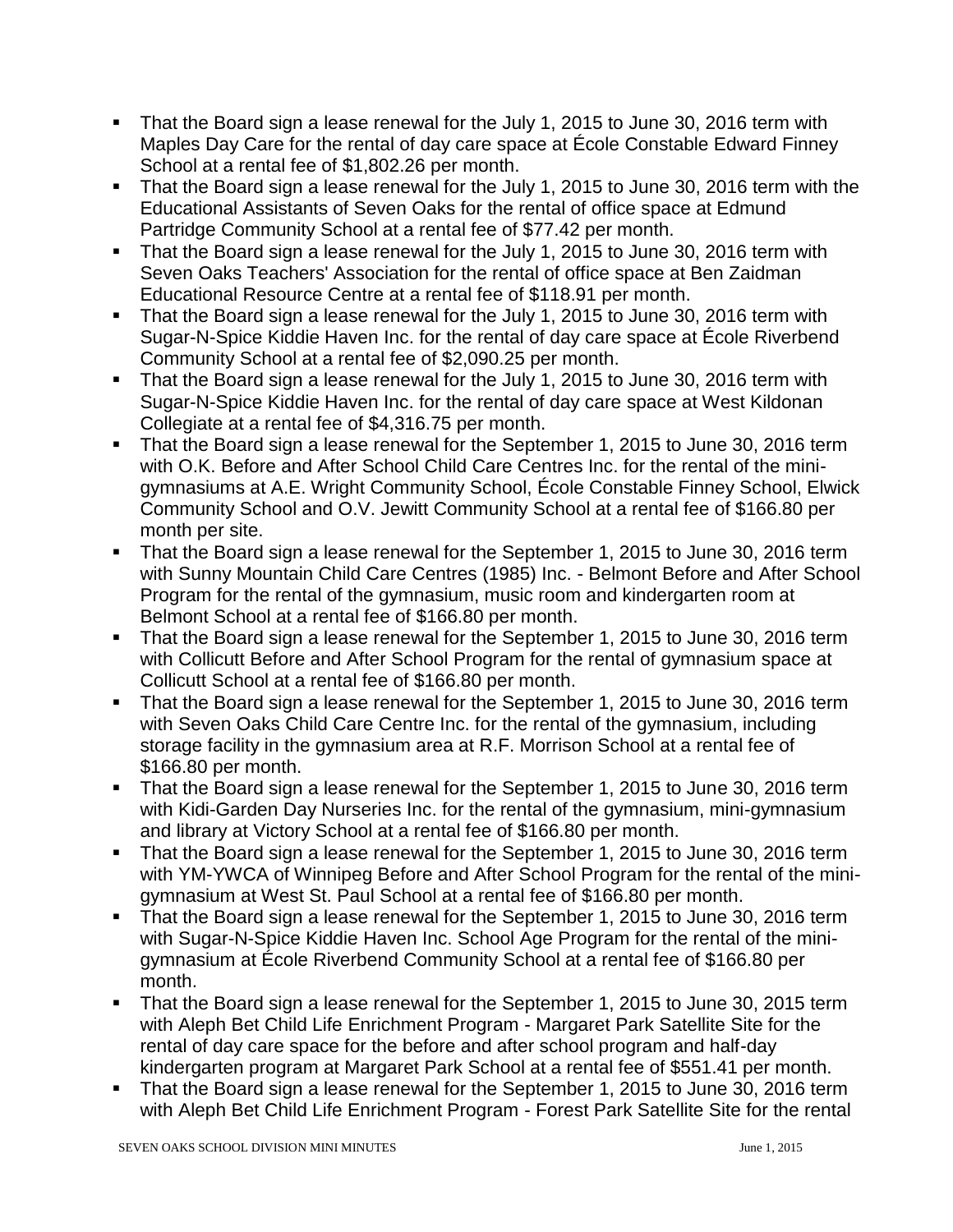of day care space for the before and after school program at Forest Park School at a rental fee of \$166.80 per month.

- That the Board sign a lease renewal for the July 1, 2015 to June 30, 2016 term with Sunny Mountain Day Care Centre (1985) Inc. for the rental of the kindergarten room and, when available, the computer room and gymnasium at Governor Semple School at a rental fee of \$507.08 per month.
- That the Board sign a lease renewal for the September 1, 2015 to June 30, 2016 term with Little Dipper Montessori Nursery for the rental of day care space at Collicutt School at a rental fee of \$681.89 per month.
- That the Board sign a lease renewal for a July 1, 2015 to June 30, 2016 term with Kidi-Garden Day Nurseries Inc. for the rental of Seven Oaks School, 172 Smithfield Avenue at a rental fee of \$2,689.76 per month.
- That the Board sign a lease renewal for a September 1, 2015 to June 30, 2016 term with Seven Oaks Sadok for the rental of day care space at R. F. Morrison School at a rental fee of \$724.62 per month.
- That the Board sign a lease renewal for the July 1, 2015 to June 30, 2016 term with the Manitoba Association of School Superintendents for the rental of office space at the Ben Zaidman Educational Resource Centre at a rental fee of \$469.92 per month.
- That the Board sign a lease renewal for the September 1, 2015 to June 30, 2016 term with O.K. Before and After School Child Care Centres Inc.- Kindergarten Child Care Program for the rental of day care space at O.V. Jewitt Community School at a rental fee of \$464.50 per month.

# **Committee Reports:**

- **Educational Leave Report April 2015.**
- Workplace, Safety and Health Steering Committee 2014-2015 Annual Report.
- Workplace, Safety and Health Serious Accidents Report 2014-2015.
- Workplace, Safety and Health Violent Incident Report 2014-2015.

## **Conference Reports:**

- Terry Hass-Speirs, Student Services Coordinator. Council for Exceptional Children Meeting the Needs of All Learners, April 8 to 11, 2015 - San Diego, California.
- Cynthia Dutton, Principal, Margaret Park School. AERA Towards Justice, April 16 to 21, 2015 - Chicago, Illinois.
- Carol Sawka, Vice-Principal, Maples Collegiate. Council for Exceptional Children Meeting the Needs of All Learners, April 8 to 11, 2015 - San Diego, California.

## **Correspondence Received:**

- Manitoba School Boards Association Region 5 Meeting Minutes.
- Suicide Postvention: A crisis intervention strategy that follows confirmation of a student suicide.
- Craig Bachynski, Number Ten Architectural Group. MET School Relocation Change Orders # 16 (cancelled), 17R, 18R, 19R and 20R.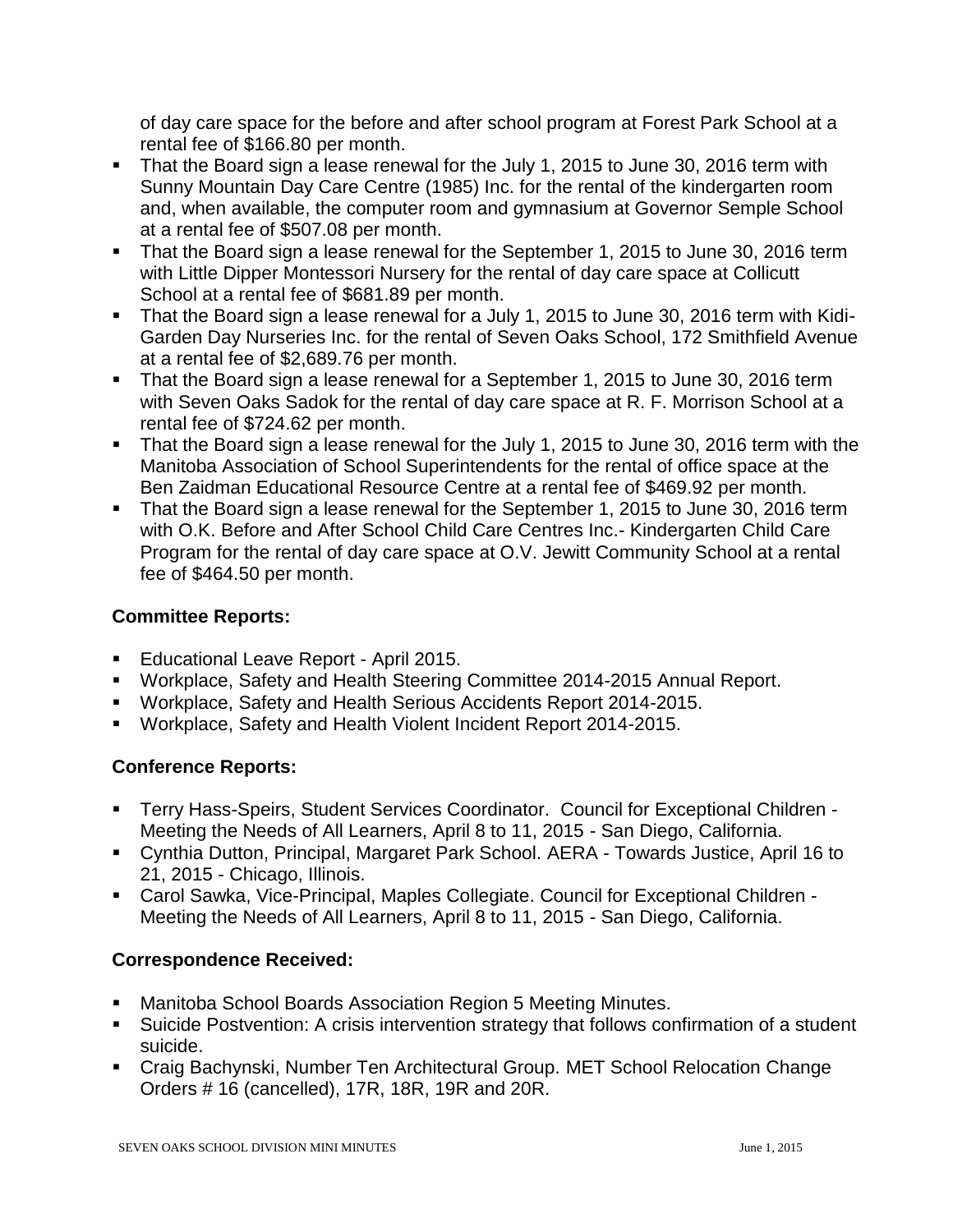- Ron Basarab, Number Ten Architectural Group. Elwick Elevator/Grooming Room Change Orders # 01R,4,5,6,7,8,9,10 and 12.
- Jamie Kozak, Principal Architect, Prairie Architects Inc. Amber Trails Community School Change Orders # 34R1,41,61,62,63,64 and 65.
- Lynette Plett, Executive Director, Manitoba Adult Learning and Literacy. Seven Oaks Adult Learning Centre 2015-16 Funding. Urban Circle Training Centre Inc. 2015- 16 Funding. Adult Education Centres (AEC) Inc. 2015-16 Funding and MALP Grant.
- **Honourable James Allum, Minister of Education and Advanced Learning. Approval of** balanced school day pilot project for the 2015-2016 school year for Constable Finney School.
- **Honourable James Allum, Minister of Education and Advanced Learning. Education for** Sustainable Development Grants (ESD) for the 2015/2016 school year: MET School, École Riverbend Community School, West Kildonan Collegiate.
- River East Transcona School Division. Assistant Superintendent: Educational Programming bulletin.
- **Mountain View School Division Press Release. Appointed of Dan Ward as Assistant** Superintendent effective July 1, 2015.
- Darryl Gervais, Manitoba Education, Curriculum and Assessment Branch. Building Hope: Refugee Learner Narratives (2015).
- Janet Foord, President, Canadian School Boards Association. Letter to Premier Philippe Couillard regarding government's plan to eliminate school board elections in Quebec.
- Ken Cameron, President, Manitoba School Boards Association. Manitoba School Boards Association stance on the Senior Education Tax Rebate.
- Manitoba School Boards Association. Status Update of Manitoba School Boards Association Strategic Priorities 2014-2015.
- **Time for Reconciliation. Gathering in support of truth and reconciliation and release of** official TRC findings on Indian residential schools, June 2, 2015.
- **EXEC** Canadian School Boards Association Congress Newsletter.
- Turtle Mountain School Division Bulletin. Assistant Superintendent Student Services.
- Manitoba News Release. Budget 2015 Invests in Expansion at Collège Louis-Riel to Create New Culinary Arts Shops Facility.
- Andrea Lawson, Project Leader, Public Schools Finance Board. Maples Collegiate science labs renovation project support letter.
- Donna Wolfram, President, CUPE Local 949. Executive and committee members for 2015-2016.
- Lindsay Oster, Principal Architect, Prairie Architects Inc. École Rivière-Rouge Change Directive No. 1.
- Melissa McAlister, Principal, Prairie Architects Inc. Maples Collegiate Science Labs Change Order No. 1.
- Seven Oaks Education Foundation Newsletter Summer 2015.
- **Thank You Card from the Buenviaje Family.**
- EDspaces. Conference & Expo for Innovative Learning Environments, October 28 to 30, 2015 - New Orleans.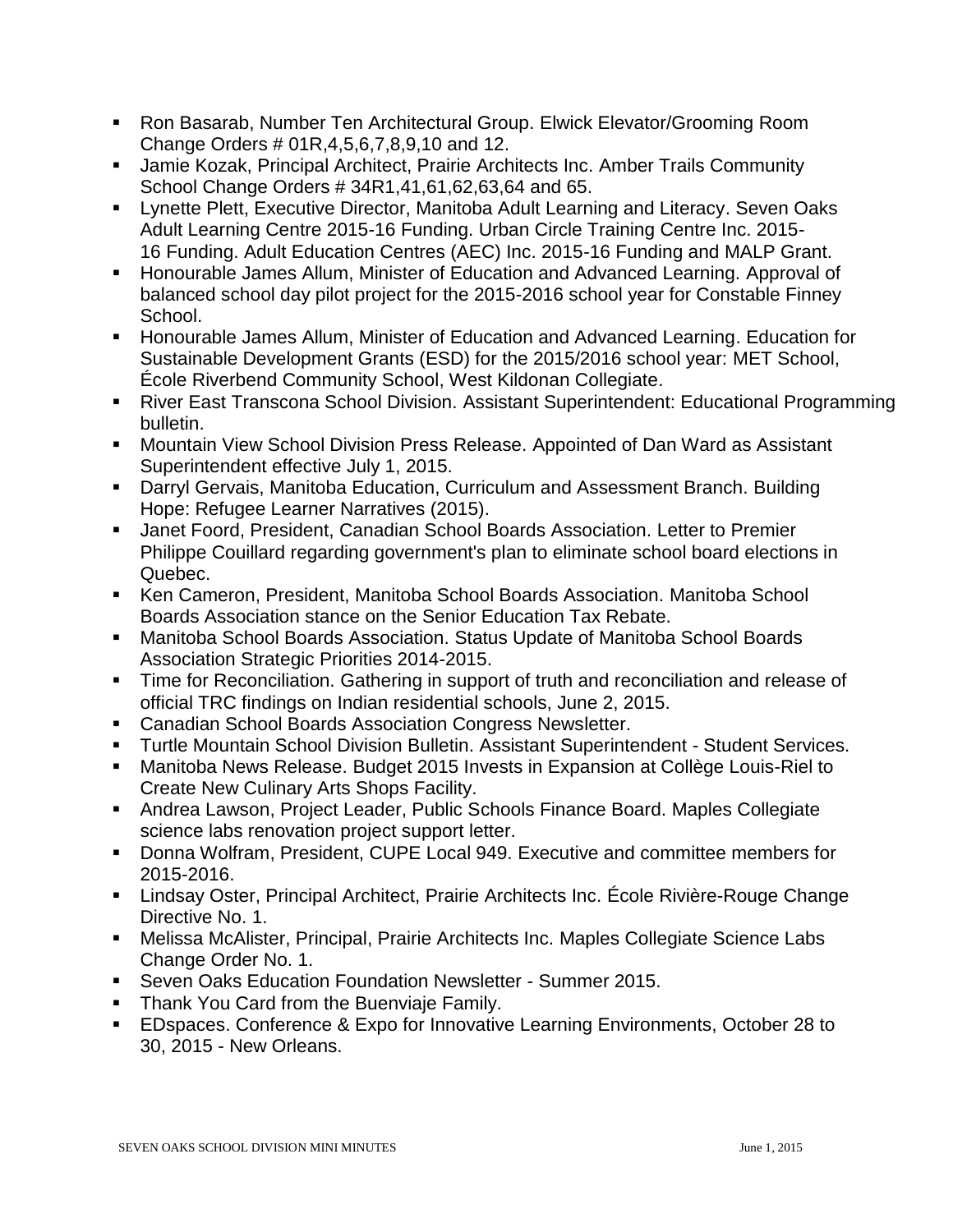## **Personnel Report:**

- Cathy Horbas was appointed to the position of Divisional Teacher Team Leader Advancing Community Schools and Heritage Languages effective September 8, 2015.
- **EXT** Lesley Roy was appointed to a full-time (1.00) Teacher General (Permanent) teaching contract effective September 8, 2015.
- **The following were appointed to Teacher General (Permanent) teaching contracts** effective June 1, 2015: Jennilee Beaupre (1.00) Bryan Robertson (1.00) Reanne Cairns (1.00) Chelsea Tomchuk (1.00) Melissa Denoon (1.00) Terri Willard (1.00) Tanya Manastersky (1.00) Vanessa Wall (1.00)
- The following were appointed to Limited Teacher-General (Term) contracts effective September 8, 2015 to June 30, 2016: Signe Armstrong (.50) Darcy Bartley (1.00) Sara Bittner (1.00) Michelle Bui (1.00) Ryan Cook (1.00) Wendy Coveney (1.00) Alanna De Luca (.75) Iryna Deneka (.50) Carrie Doerksen (1.00) Kristin Erickson (1.00) Jenna Firth (1.00) Lianne Fournier (1.00) Brittany Lasko (1.00) Marisol Manangan (1.00) Roberta Matheson (1.00) Sheri Mota (1.00) Sadia Naseem (1.00) Swati Prabhakar (1.00) Elfren-Ray Raquin (1.00) Melissa St. Mars (1.00) Steven Sprange (1.00) Maribeth Tabanera (1.00) Denise Tom (1.00) Prabhpreet Toor (1.00) Craig Turner (1.00) Federico Vidad (1.00) Kelly Wright (1.00)
- Jennifer Babcock was appointed to a full-time (1.00) Limited Teacher-General (Term) contract effective September 8, 2015 to April 6, 2016.
- Ida Hawrylyshen was appointed to a full-time (1.00) Limited Teacher-General (Term) contract effective May 27, 2015 to June 30, 2015.
- Sharon Kaye was appointed to a full-time (1.00) Limited Teacher-General (Term) contract effective April 27, 2015 (indefinite).
- Michelle Kostiw was appointed to a full-time (1.00) Limited Teacher-General (Term) contract effective May 28, 2015 to June 30, 2015.
- Erika Mann was appointed to a full-time (1.00) Limited Teacher-General (Term) contract effective April 28, 2015 to June 30, 2015.
- Riley Sault was appointed to a full-time (1.00) Limited Teacher-General (Term) contract effective May 8, 2015 to June 30, 2015.
- Garrett Sutton was appointed to a full-time (1.00) Limited Teacher-General (Term) contract effective April 27, 2015 to June 5, 2015.
- Elyse Vezina was appointed to a full-time (1.00) Limited Teacher-General (Term) contract effective May 4, 2015 to June 30, 2015.
- The following teachers were appointed to Substitute Teacher contracts effective the 2014-2015 school year: Steven Benevides **Avery Kerr**

Serena Bobrovich **Randy Klassen**